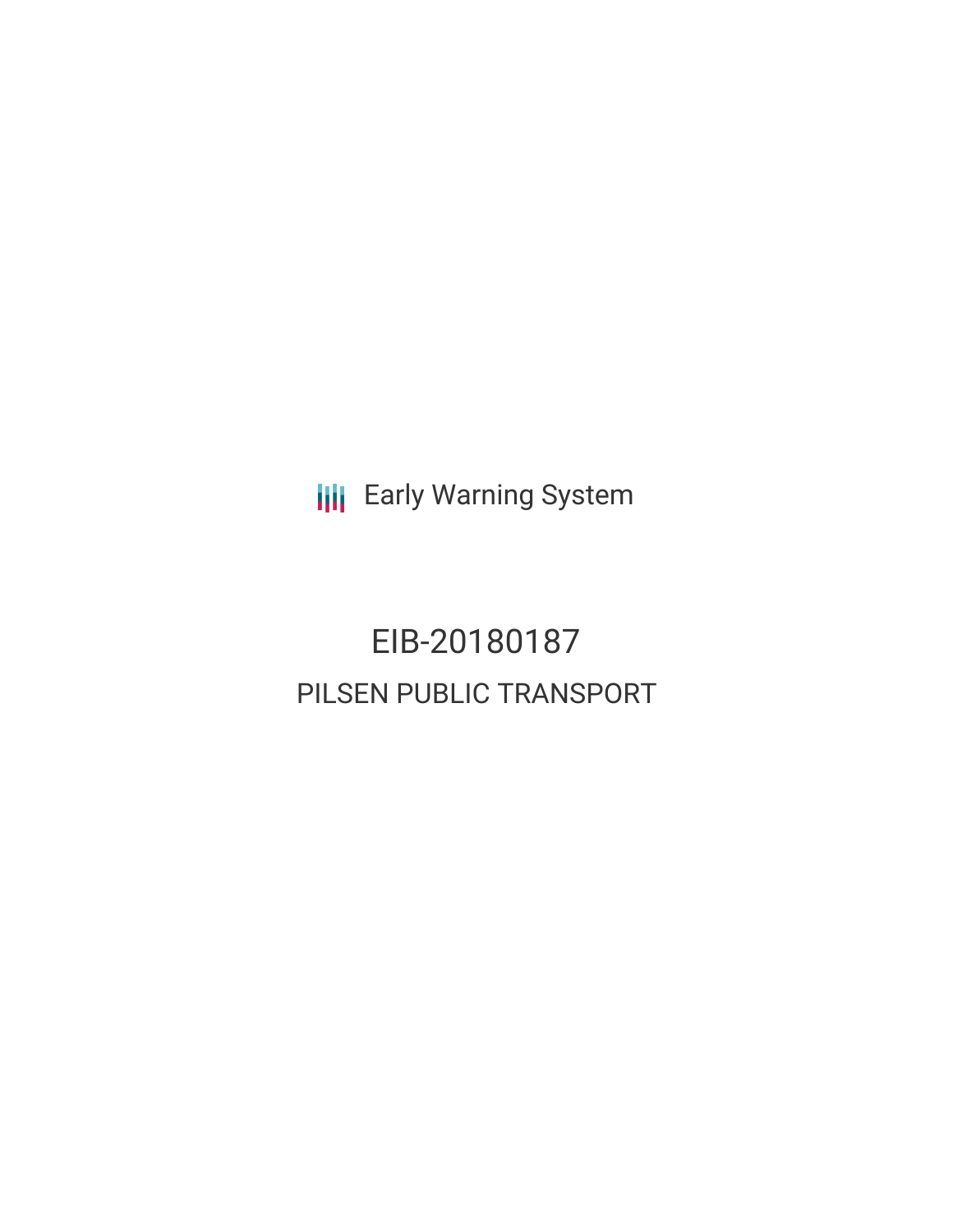## **Quick Facts**

| <b>Countries</b>               | Czech Republic                       |
|--------------------------------|--------------------------------------|
| <b>Specific Location</b>       | Slovany, Bory, Letna                 |
| <b>Financial Institutions</b>  | European Investment Bank (EIB)       |
| <b>Status</b>                  | Approved                             |
| <b>Bank Risk Rating</b>        | U                                    |
| <b>Voting Date</b>             | 2018-12-17                           |
| <b>Borrower</b>                | PLZENSKE MESTSKE DOPRAVNI PODNIKY AS |
| <b>Sectors</b>                 | Construction, Transport              |
| <b>Investment Type(s)</b>      | Loan                                 |
| <b>Investment Amount (USD)</b> | $$56.75$ million                     |
| <b>Project Cost (USD)</b>      | \$185.01 million                     |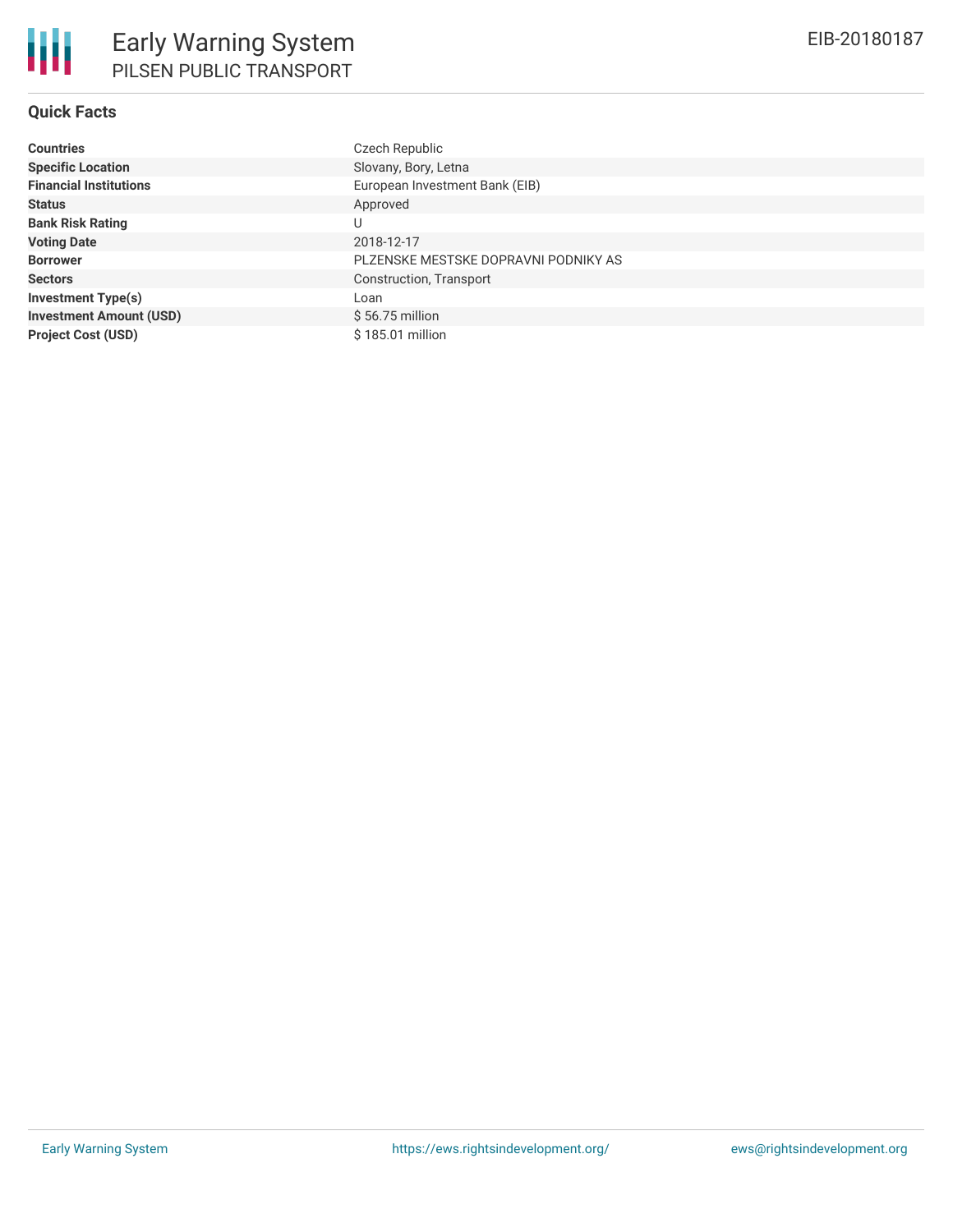

### **Project Description**

This project provides financing for the purchase of replacement tram vehicles and trolley-buases, the reconstruction of the depot facilities in Slovany, and the modernization of power supply infrastructure in Bory and Letna.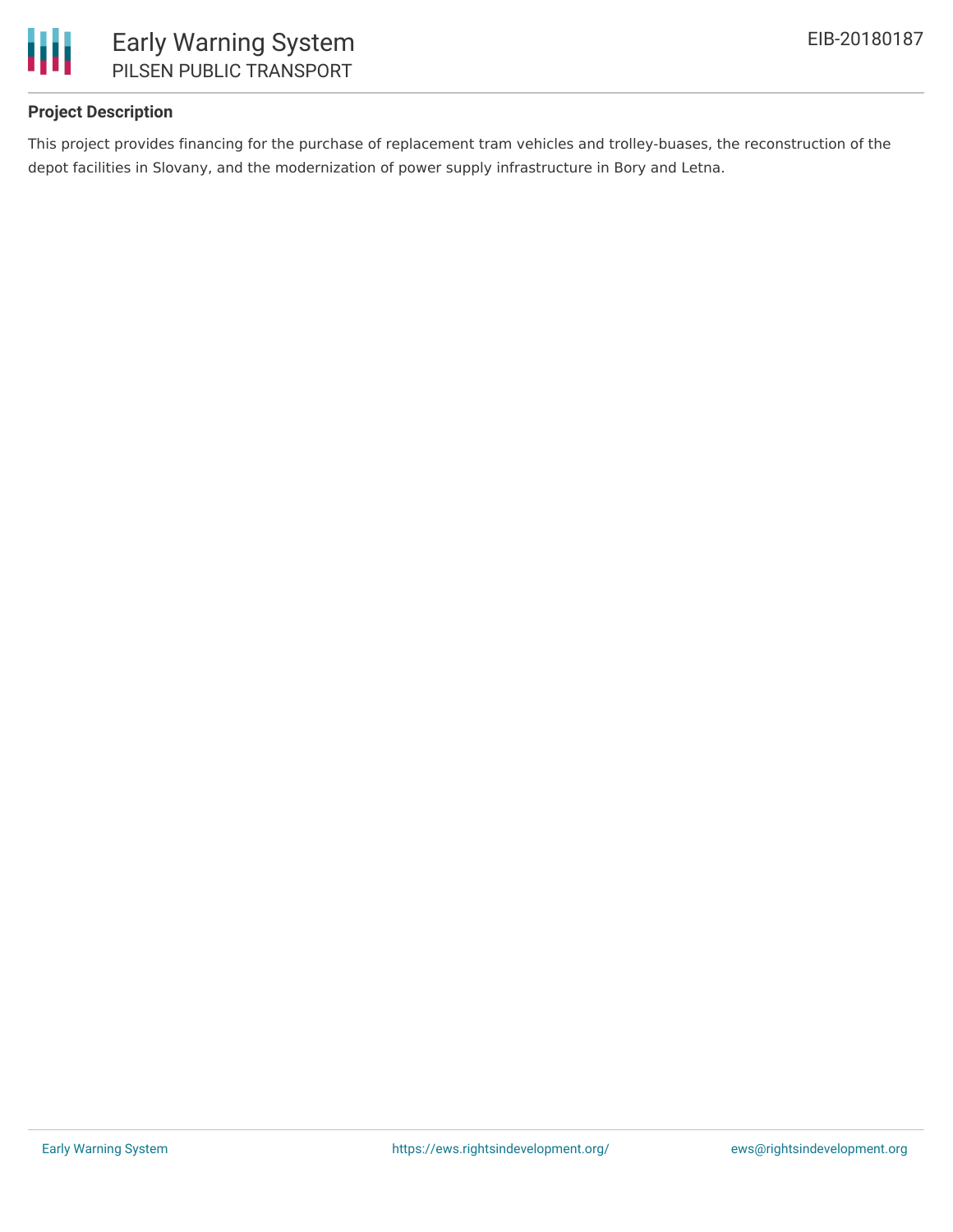

### **Investment Description**

European Investment Bank (EIB)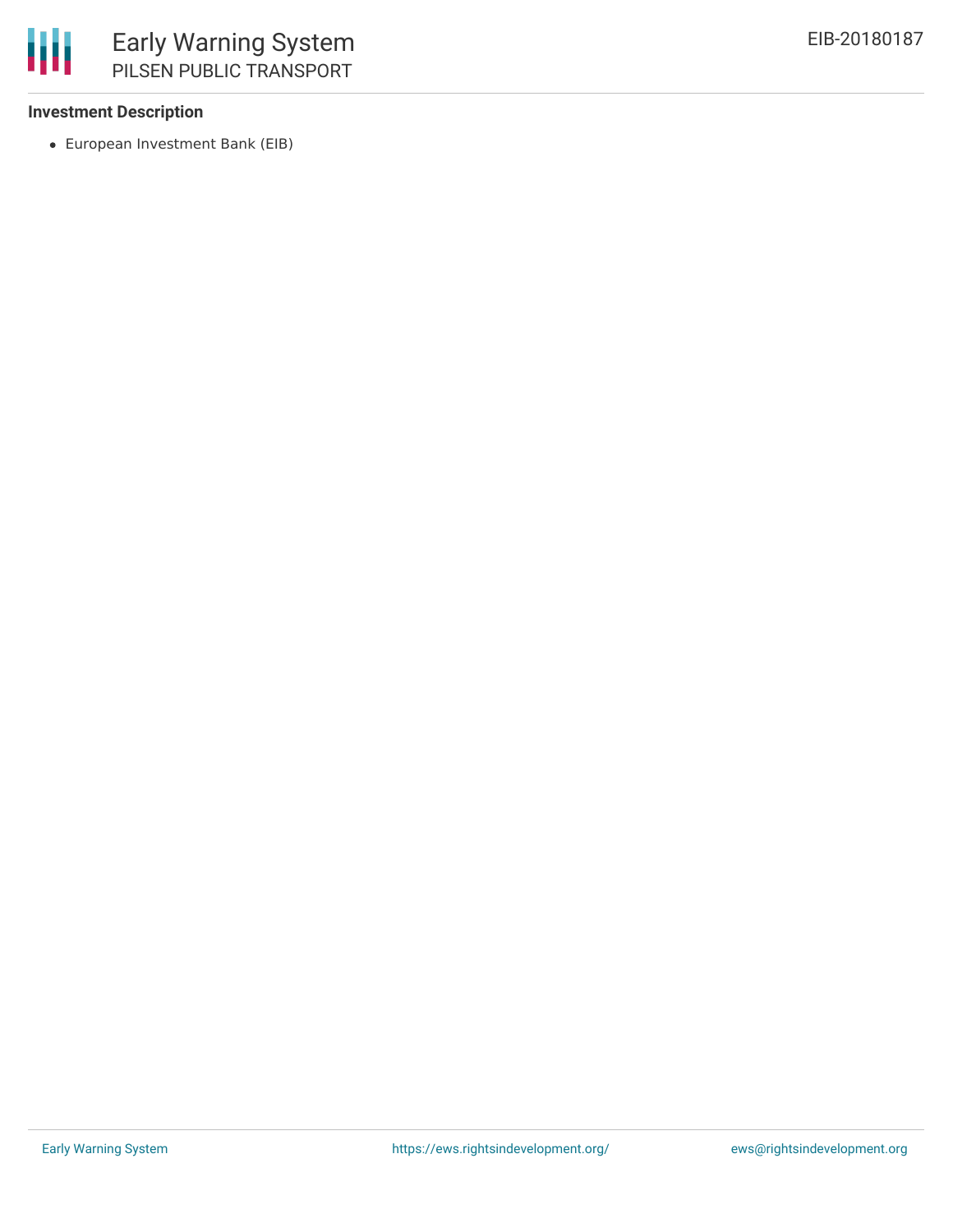# 冊

# Early Warning System PILSEN PUBLIC TRANSPORT

| <b>Private Actor 1</b> | <b>Private Actor</b><br>1 Role | <b>Private Actor</b><br>Sector | <b>Relation</b> | <b>Private Actor 2</b>                  | <b>Private Actor</b><br>2 Role | <b>Private Actor</b><br>2 Sector |
|------------------------|--------------------------------|--------------------------------|-----------------|-----------------------------------------|--------------------------------|----------------------------------|
| $\sim$                 | $\overline{\phantom{0}}$       | $\overline{\phantom{0}}$       | $-$             | Plzenské mestské dopravní podniky, a.s. | Client                         | $\overline{\phantom{a}}$         |